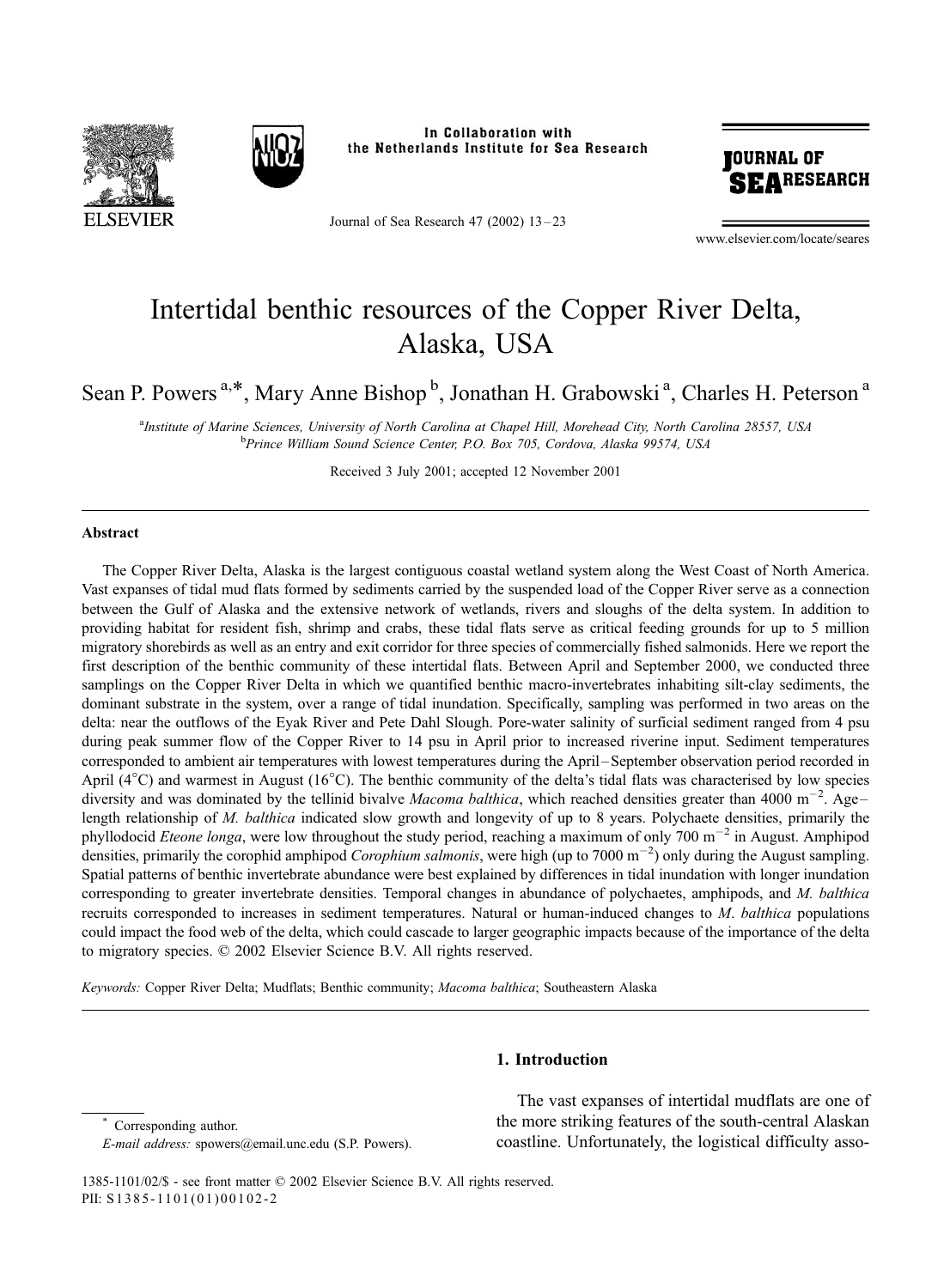ciated with sampling these shallow, geographically isolated environments has prevented an adequate assessment of their biological resources. In particular, our knowledge of the benthic invertebrate community residing within the muddy sediments of these systems is poor. Given the importance of benthic invertebrates as prey for a variety of avian and aquatic consumers (e.g., shorebirds, ducks, crabs, and fish) and the vulnerability of these environments in south-central Alaska to petroleum spills (Teal and Howarth, 1984; Peterson, 2001), there is a critical need to assess their value to the local ecosystem.

The tidal flats of the Copper River Delta serve as feeding grounds for a variety of migratory (shorebirds and salmonid fish) and resident demersal (e.g., dungeness crabs, Cancer magister) species. Over 5 million shorebirds visit the flats annually between late April and mid-May on their way to breeding grounds in western Alaska. Two species of shorebirds, Western Sandpiper, Calidris mauri, and Dunlin, Calidris alpina pacifica, comprise more than 90% of these migrants (Bishop et al., 2000). Both species of shorebirds feed on benthic invertebrates residing within the sediments of mudflats (Recher, 1966; Quammen, 1984; Senner et al., 1989; Sutherland et al., 2000). Based on radio-telemetry studies, length of stay on the delta for Western Sandpiper, the most numerous shorebird, averages 2.6 d with a range from 1 to 8 d (Bishop et al., 2000). In addition to shorebirds, major runs of three species of salmonids (sockeye, Oncorhynchus nerka, coho, O. kisutch, chinook, O. tshawytscha), migrate through the delta first as smolts (i.e., late stage juveniles) leaving freshwater habitats and then again as adults attempting to return to the same freshwater habitats to spawn (Christensen et al., 2000). The duration of stay on the delta is unknown for adult and juvenile salmonids. Given that harpacticoid copepods and amphipods make up a significant portion of smolt diets (Willette, in press), the tidal flats of the Copper River Delta could serve as a potentially important feeding ground for these fish.

The benthic resources of the delta are under constant threat because of their proximity to major oil shipping lanes in the Gulf of Alaska and the Trans Alaska pipeline. Once thought to be safe from potential oil spills in the shipping lanes of the Gulf of Alaska because of the westward flow of the Alaska Coastal Current, recent studies have shown that this assumption may be flawed, and that the delta is vulnerable to oiling. For instance, preliminary results of a circulation study in the Gulf of Alaska indicate that currents in the vicinity of the Copper River Delta tidal flats can flow eastward from the Gulf toward the delta (Vaughan, 1997). In addition, a survey of local commercial fishermen reported that strong, sustained westerly winds in summer could shift surface currents eastward to areas of the Copper River Delta flats (Allen et al., 1996). An inland spill of the Trans Alaska pipeline in the vicinity of the Tiekel River or its tributary the Tsina River, could flow into the Copper River and result in significant oiling of the tidal flats. Finally, on the eastern side of the delta near Katalla, future onshore oil and gas exploration along with nearby mining of privately owned coal fields could trigger development and increase shipping activities on the delta.

In light of these threats and because of its rich natural resources and ecological sensitivity, the Copper River Delta is in need of ecological assessments and contingency plans in case of catastrophic oiling. Here, we present the results of a study designed to quantify the benthic resources and ultimately assess their importance as prey for avian and demersal consumers within the muddy sediments of the Copper River Delta system.

## 2. Methods

## 2.1. Study site

The Copper River Delta, Alaska is the largest contiguous coastal wetland system on the West Coast of North America (Thilenius, 1995). The large delta system includes approximately  $500 \text{ km}^2$  of tidal flats that are fed by several glacial rivers and wetland sloughs. The Copper River provides the largest supply of freshwater and associated sediment load to the delta. Brabets (1997) reported the delivery of 62 million metric tons (69 million tons) of suspended sediments annually to the delta from the  $63\,000\ \text{km}^2$  drainage basin of the Copper River. Much of this delivery follows spring ice melt (May-June) and continues into the warmer summer months when the discharge rate of the river can be as high as  $5300 \text{ m}^3 \text{ s}^{-1}$  (Brabets, 1997). Tidal flats of the delta are dominated by silt-clay sediments with fine sands increasing in proportion as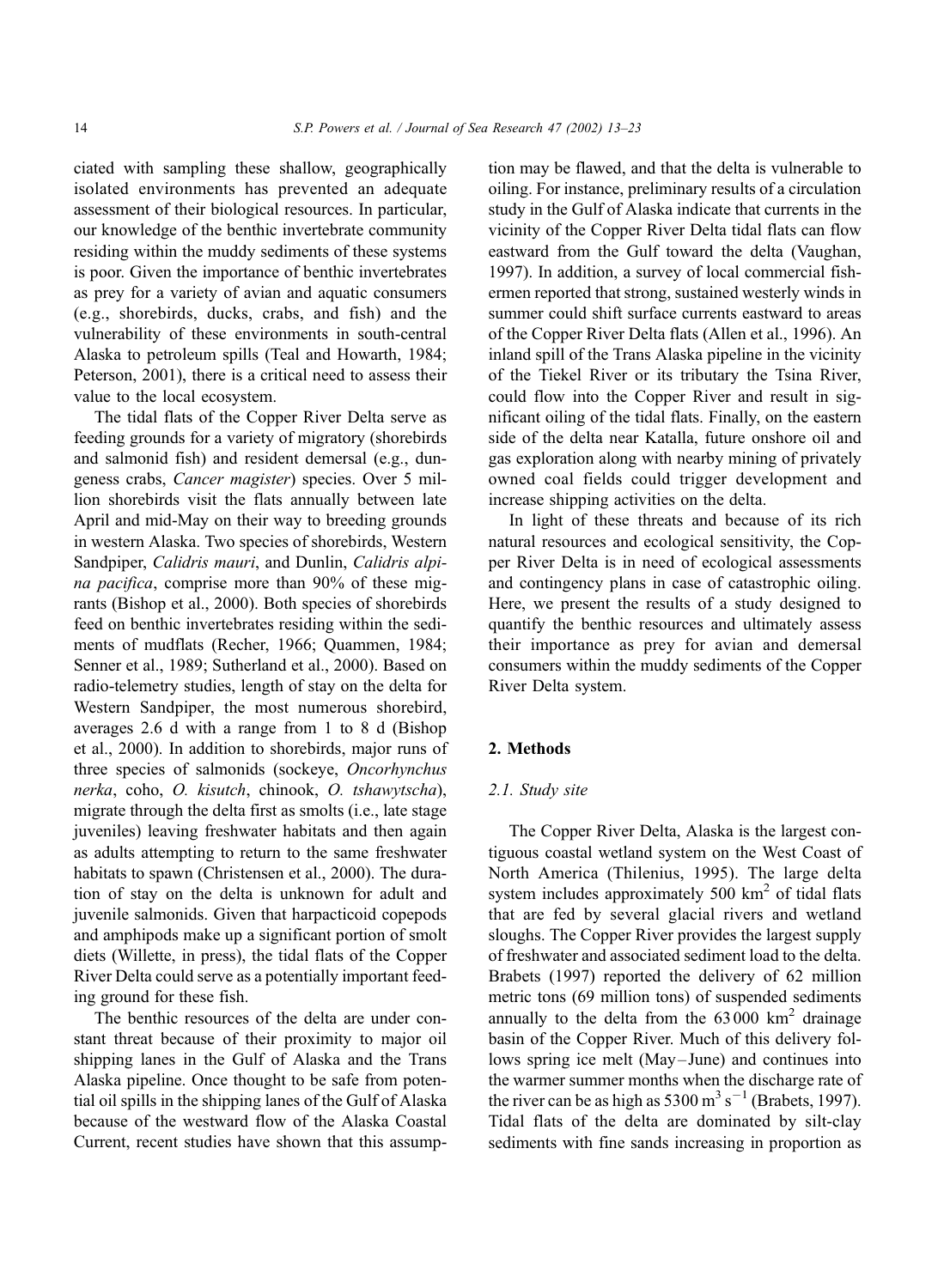one gets closer to the barrier islands that separate the delta from the Gulf of Alaska. The current elevation of the delta results from the Great Alaska earthquake of 1964, an earthquake of Richter magnitude 9.2, which uplifted many sections of the region 2 m or more (Plafker, 1990). As a result of the earthquake, large areas of intertidal mudflats became supratidal and subtidal estuarine substrates became intertidal mudflats (Brabets, 1997).

The delta is characterised by maritime weather, resulting in mild wet summers (July mean air temperature  $12 \text{ }^{\circ}\text{C}$ ) and cool wet winters (January mean air temperature  $-5$  °C). Average annual precipitation increases, moving landward, from 97 cm in nearby areas of the Gulf of Alaska (Searby, 1969) to 236 cm on the uplands, and 417 cm at the mountain bases (Western Regional Climate Center, http://www.wrcc.dri.edu). Average annual snowfall is 302 cm (Western Regional Climate Center, http://www.wrcc.dri.edu). While snow and ice may cover the supralittoral areas of the delta intermittently from October to late April, above-freezing temperatures and precipitation limit snow accumulation.

## 2.2. Benthic invertebrate sampling

Benthic sampling was performed in two areas on the delta: near the outflows of the Eyak River (Eyak) and Pete Dahl Slough (Pete Dahl) (Fig. 1). Both sites are protected from the Gulf of Alaska by barrier islands, with Egg Island and Pete Dahl channels, respectively, the primary entrances to Gulf waters. The two study areas were selected because they represented two areas of high shorebird use and are representative of the entire delta.

To determine the distribution and abundance of major benthic taxa on the tidal flats, we designed a sampling scheme that would cover a range of tidal



Fig. 1. Copper River Delta, Alaska study area. Small squares highlight the sampling areas used in this study.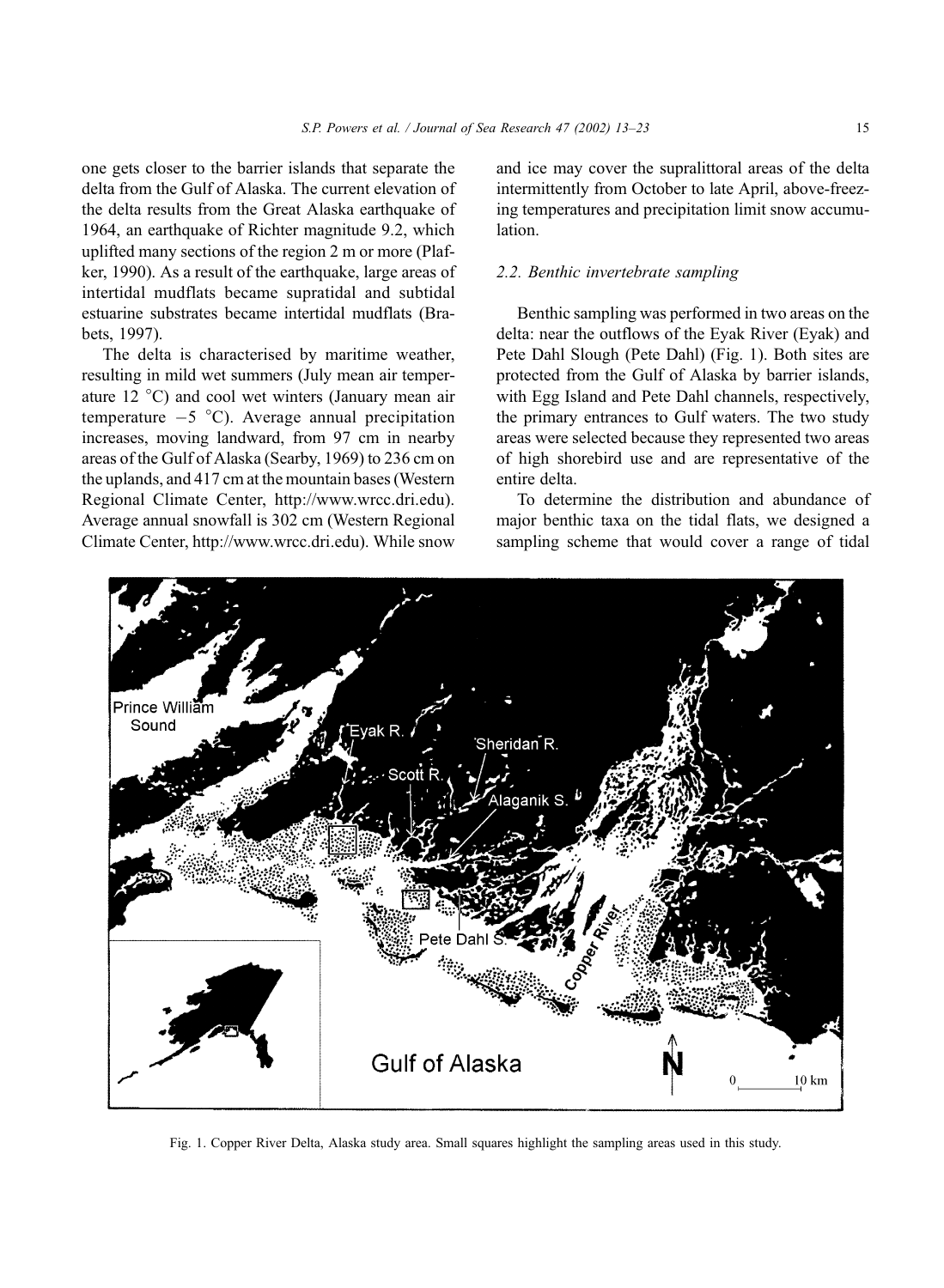inundation over the silt-clay substratum, the dominant bottom type in the system. Within each area we established two sets of four  $100 \text{ m}^2$ -plots with each set of plots representing a different degree of tidal inundation. Within each set, plots were approximately 200 m apart and marked with wooden stakes or buoys. The first set of four plots at Pete Dahl was located within 0.5 km of the terminus of the shoreline. While unvegetated mudflats were the dominant substrate, the grass Puccinellia pumila occurred in small patches throughout these plots. The elevation of these plots resulted in the plots being submerged about 5% of a typical summer month (all tidal inundation estimates are based on almost daily observations from helicopter or fixed-wing aircraft fly-overs conducted at various tidal stages from April to June 2000). The second set of four plots at Pete Dahl was located approximately 2.0 km from the terminus of the wetland vegetation and was inundated about  $20-22\%$  of the time. At the Eyak site, the first set of plots was established 0.5 km from the terminus of the vegetation zone and the second set approximately 2.0 km. Tidal inundation differed from that of the Pete Dahl site: the first set of four plots at Eyak was inundated  $17-18\%$ of the time and the second about 35% of the time.

To determine temporal changes in benthic community structure, we sampled all plots three times during 2000: April 21-24, June  $7-10$ , and August 28 –30. These sample periods were selected because they represented the warmest period of the year and the likely time for recruitment of most invertebrate taxa (see McGreer, 1983), and because the April and June dates bracketed shorebird migration on the delta. Two core types, each processed to target different size groups of benthic invertebrates, were collected from each plot during all three sampling periods. A helicopter was used to transport personnel to and from each plot and all cores were collected at low tide.

Once at the plot, we collected three large samples (each sample consisting of two 15-cm diameter cores) by inserting the core to a depth of 10 cm at haphazardly selected locations within each  $100-m^2$  plot. The 10-cm depth was selected based on the findings of McGreer (1983) that 93 to 100% of Macoma balthica were found in the upper 10 cm from April to October. The contents of the large samples were then placed in a prelabelled, plastic bag. Within 12 h the contents of each bag were washed with gentle water pressure onto a 1.0mm sieve. To quantify smaller invertebrates (e.g. polychaetes, amphipods, chironomid larvae), four smaller cores (10-cm diameter) were inserted to a depth of 10 cm, removed and their contents placed in pre-labelled  $Ziploc^{\circledast}$  bags. These samples were then washed onto a 0.5-mm sieve within 12 h. The contents of all remaining material on either size sieve were preserved in 10% buffered formalin. After one week, the formalin was removed and replaced with a solution of 70% ethanol/ rose Bengal.

All animals in the samples were identified to the lowest practical taxon (usually species or genus) and enumerated under  $10 \times$  magnification. Because of its dominance both by number and biomass and our ability to age these bivalves, we measured growth parameters for M. balthica. The length along the anterior-posterior axis of the shell was measured using digital callipers to the nearest 0.1 mm for a randomly selected subset of 500 *M. balthica* from each sampling period. Age determinations were made for M. balthica by counting annual growth rings on the outside of the shell (see Gilbert, 1973, and McGreer, 1983, for validation of the methodology) and placing clams into year classes from  $\leq 1$  to 8 y old. Clams from small cores were used for estimation of age-frequency distributions because the smaller mesh size would insure capture of new recruits. In some cases ( $\sim 20\%$  of clams) growth lines were unresolvable because of severe compaction between successive bands that prevented those clams from being aged.

#### 2.3. Physical/chemical measurements

At each sampling plot, we quantified physical and chemical parameters known to influence benthic community structure (i.e., temperature, salinity, sediment grain size, and sediment organic content). Temperature and salinity were measured during all collections. At each plot, pore-water salinity was measured with a Vista Model A366ATC refractometer and sediment temperature recorded using a mercury thermometer. Salinity and temperature of nearby sloughs or rivers were also recorded where appropriate. Surficial sediment samples (upper 2.5 cm) were collected for sediment-grain-size analysis using 5 cm diameter cores during the April sampling period. Analysis for sediment grain size and total organic content (TOC, ash-free dry weight) followed the methods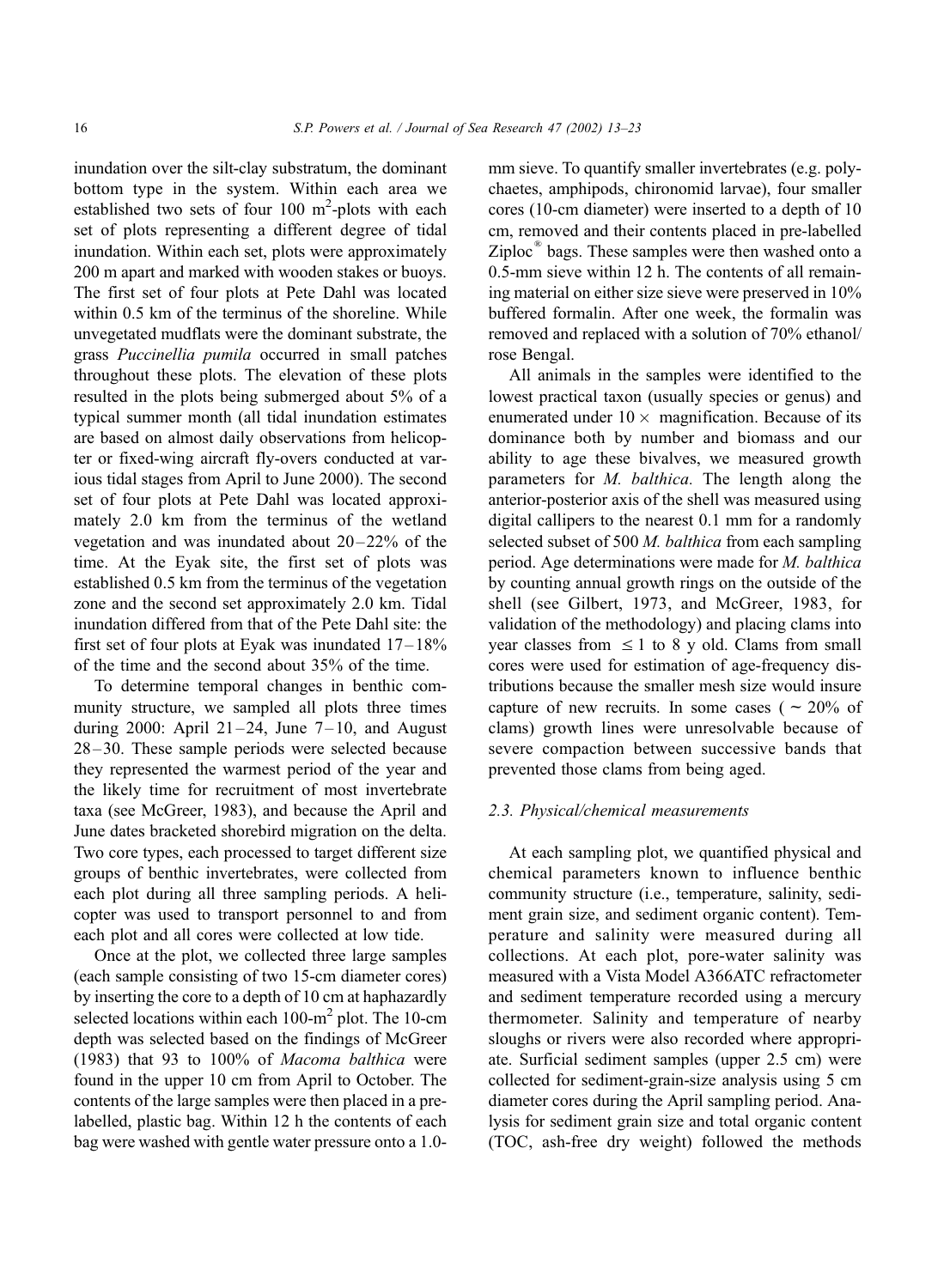given in Carver (1970) for wet-sieving (sands) and decantation (silts and clays).

# 2.4. Data analyses

We performed a two-way analysis of variance (ANOVA) to determine if the density of benthic taxa differed with sampling area (Eyak shorter inundation, Eyak longer inundation, Pete Dahl shorter inundation, Pete Dahl longer inundation), sampling period (April, June, August) or the interaction between sampling period and sampling area. Date was treated as a fixed factor in the analysis because sampling was designed around spring shorebird migration. Because of the low abundance of many invertebrates, we used higher taxonomic groupings for many of the dependent variables (i.e., polychaetes, amphipods, chironomid larvae) in the analyses. Only the density of the bivalve M. balthica was analysed at the species level. Polychaete, amphipod, and chironomid densities were obtained from analysis of small cores, whereas M. balthica densities were based on analysis of large cores. Prior to performing ANOVA's, data were tested for homogeneity of variances using Cochran's test. Based on the results of these tests, polychaete, amphipod, and chironomid larvae densities were square-root transformed prior to analysis. Transformation was not needed for M. balthica densities. Post-hoc analyses of significant main effects of the ANOVA were performed using Student-Newman-Keuls (SNK) test (Day and Quinn, 1989).

Regressions were performed to examine M. balthica growth rates as well as relationships between densities of benthic taxa and sediment grain size. Growth rate of M. balthica was examined by regressing age in years against shell length. Linear regressions were performed between density of M. balthica measured in April 2000 and % TOC, % sand, % silt, % clay, and % silt + clay. For these regressions, we used the average April densities of M. balthica in each plot as the dependent variable and sediment properties of each plot as the independent variable(s) in the analyses. Similar regressions for polychaetes, amphipods, and chironomids were based on densities measured in August 2000 because abundances of these animals peaked in August. Prior to regression analyses, homogeneity of variances (Cochran's test) and normality (Kolmogorov-Smirnov tests) were confirmed for the dependent variables.

## 3. Results

Sediment temperature and salinity varied with plot location and sampling period. Overall variation in temperature and salinity among plots within a sam-

Table 1

Sediment parameters, sediment temperature and pore-water salinity measurements taken at each sampling plot on the Copper River Delta during 2000

| Site      | Tidal Inundation Plot % Sand % Silt |                |       |       | $%$ Clay | $\%$ TOC | Sediment Temperature $({}^{\circ}C)$ |      |     | Pore-water Salinity (psu) |      |     |
|-----------|-------------------------------------|----------------|-------|-------|----------|----------|--------------------------------------|------|-----|---------------------------|------|-----|
|           |                                     |                |       |       |          |          | Apr                                  | June | Aug | Apr                       | June | Aug |
| Pete Dahl | Shorter                             |                | 10.82 | 57.55 | 31.58    | 1.64     | $\overline{4}$                       | 9    | 15  | 14                        | 2    | 11  |
|           | Shorter                             | 2              | 11.11 | 57.48 | 31.40    | 0.81     | $\overline{4}$                       | 9    | 15  | 14                        | 2    | 11  |
|           | Shorter                             | 3              | 16.25 | 63.17 | 20.58    | 1.20     | 4                                    | 9    | 15  | 14                        | 2    | 11  |
|           | Shorter                             | 4              | 14.30 | 61.12 | 24.31    | 1.15     | 4                                    | 10   | 14  | 14                        | 2    | 12  |
|           | Longer                              |                | 7.37  | 54.42 | 37.84    | 1.15     | 4                                    | 9    | 15  | 14                        | 5    | 11  |
|           | Longer                              | 2              | 6.59  | 54.57 | 38.83    | 0.89     | $\overline{4}$                       | 9    | 15  | 14                        | 5    | 11  |
|           | Longer                              | 3              | 7.55  | 65.74 | 26.71    | 1.69     | $\overline{4}$                       | 8    | 15  | 14                        |      | 12  |
|           | Longer                              | 4              | 7.76  | 64.77 | 27.47    | 1.36     | 4                                    | 9    | 15  | 15                        |      | 11  |
| Eyak      | Shorter                             |                | 24.51 | 52.03 | 23.30    | 0.98     | 4                                    | 9    | 16  | 18                        |      | 8   |
|           | Shorter                             | $\overline{2}$ | 21.51 | 57.54 | 38.83    | 0.88     | 4                                    | 9    | 16  | 18                        |      | 8   |
|           | Shorter                             | 3              | 33.42 | 49.65 | 16.93    | 1.64     | 5                                    | 9    | 16  | 18                        | 8    | 8   |
|           | Shorter                             | 4              | 39.47 | 45.59 | 14.94    | 1.42     | 4                                    | 9    | 16  | 18                        |      | 8   |
|           | Longer                              |                | 14.95 | 57.36 | 27.71    | 1.68     | 5                                    | 10   | 16  | 19                        | 8    | 8   |
|           | Longer                              | 2              | 16.46 | 57.05 | 26.49    | 1.48     | 4                                    | 9    | 15  | 18                        | 8    | 8   |
|           | Longer                              | 3              | 37.54 | 45.01 | 17.46    | 1.30     | 5                                    | 9    | 15  | 19                        | 9    | 8   |
|           | Longer                              | 4              | 29.18 | 54.33 | 16.49    | 1.21     | 4                                    | 10   | 16  | 20                        | 8    | 8   |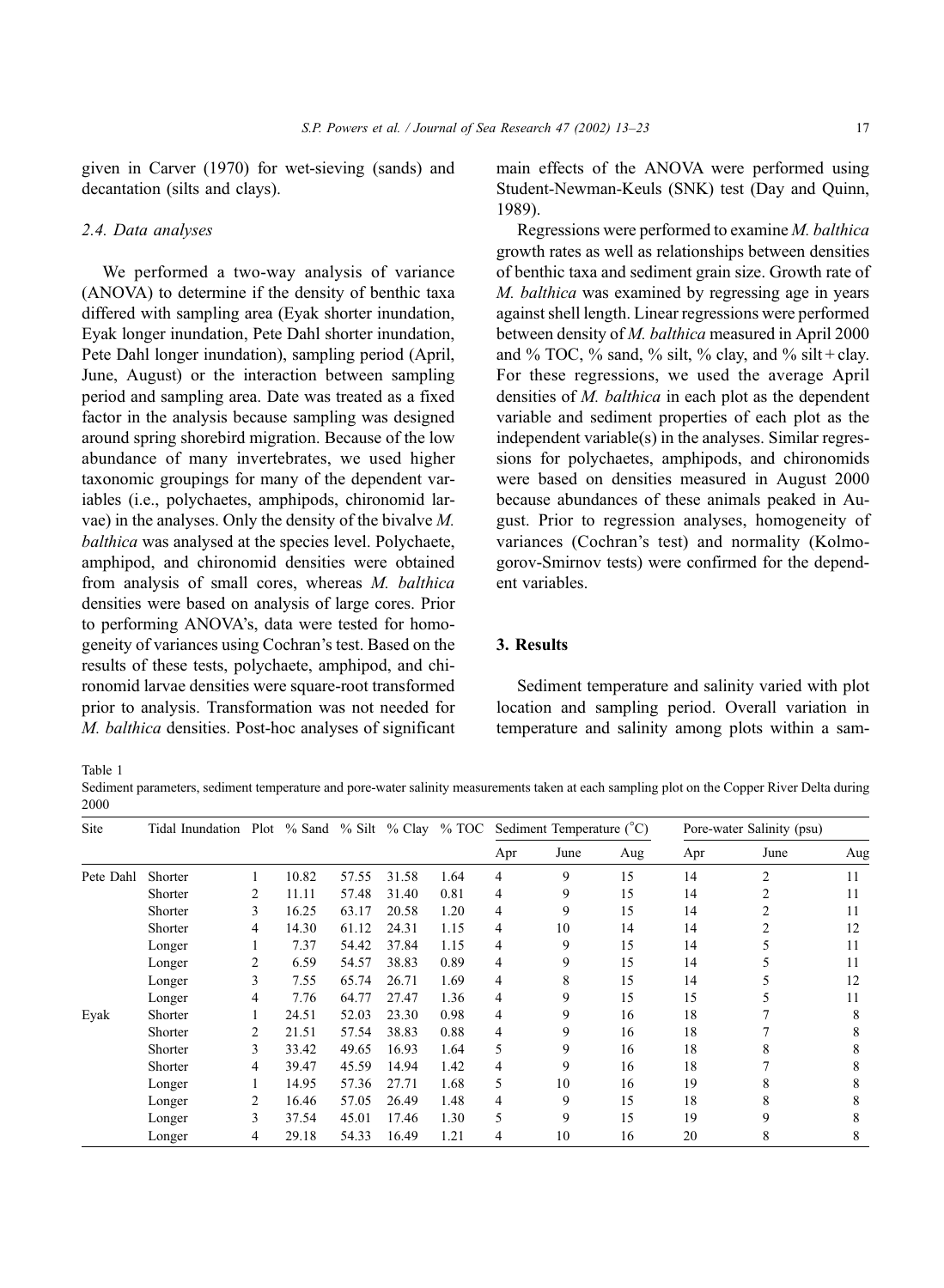Table 2

Results of two-way analyses of variance testing the effects of sampling area, sampling period and their interaction on the densities of Macoma balthica, polychaetes, amphipods, and chironomid larvae. Polychaete, amphipod and chironomid densities were square-root transformed prior to analysis, M. balthica density did not need to be transformed

| Dependent variable      | Source of variation    | df | Mean square | F-value | p            |
|-------------------------|------------------------|----|-------------|---------|--------------|
| Macoma balthica density | Sampling area          | 3  | 35864182    | 133.3   | ${}_{0.001}$ |
|                         | Sampling period        |    | 437153      | 1.6     | 0.211        |
|                         | Sampling area * period | 6  | 356409      | 1.3     | 0.271        |
|                         | Residual               | 36 | 68952       |         |              |
| Polychaete density      | Sampling area          | 3  | 486         | 19.7    | ${}_{0.001}$ |
|                         | Sampling period        |    | 171         | 6.9     | 0.003        |
|                         | Sampling area * period | 6  | 26          | 1.1     | 0.397        |
|                         | Residual               | 36 | 24          |         |              |
| Amphipod density        | Sampling area          | 3  | 1892        | 13.7    | ${}_{0.001}$ |
|                         | Sampling period        | 2  | 5534        | 40.1    | ${}_{0.001}$ |
|                         | Sampling area * period | 6  | 1169        | 8.4     | ${}_{0.001}$ |
|                         | Residual               | 36 | 137         |         |              |
| Chironomid density      | Sampling area          |    | 177         | 2.1     | 0.105        |
|                         | Sampling period        | 2  | 36          | 0.5     | 0.639        |
|                         | Sampling area * period | 6  | 36          | 0.5     | 0.835        |
|                         | Residual               | 36 | 80          |         |              |

pling period was small compared to variation among sampling periods (Table 1). Highest salinities  $(14-20)$ psu) and lowest sediment temperature  $(4 \text{ }^{\circ}C)$  were recorded during April 2000. Salinities were lower during the subsequent sampling trips in June  $(2-9)$ psu) and August  $(8-12 \text{ psu})$ , presumably as a result of



Fig. 2. Densities of Macoma balthica (mean + SE) at each sampling area for each sampling period. ANOVA revealed a significant effect of sampling area (with SNK post hoc contrasts showing longer inundation Eyak sites > longer inundation Pete Dahl sites > shorter inundation Eyak sites > shorter inundation Pete Dahl sites), but no effect of sampling period or the interaction between sampling period and area.

increased river and slough discharge during ice melt. Temperatures increased throughout the summer with warmest sediments detected in August (14–16  $^{\circ}$ C; Table 1). Sediments at all plots were dominated by fine silts and clays (60 to 90%, mean =  $82\%$ ). Sand accounted for a greater percentage of the sediments at Eyak plots than at Pete Dahl plots. A trend of increasing sand content with reduction in tidal inundation was also apparent.



Fig. 3. Growth rate of M. balthica estimated from shell annuli for clams on the Copper River Delta, AK. Points (mean  $\pm$  SE) are fitted to a power curve  $(y = exp 1.67*x^{0.529}, R^2 = 0.954)$ . The dashed-line curve is the growth curve reported in McGreer (1983) for M. balthica on mudflats in the Fraser River Estuary, British Columbia.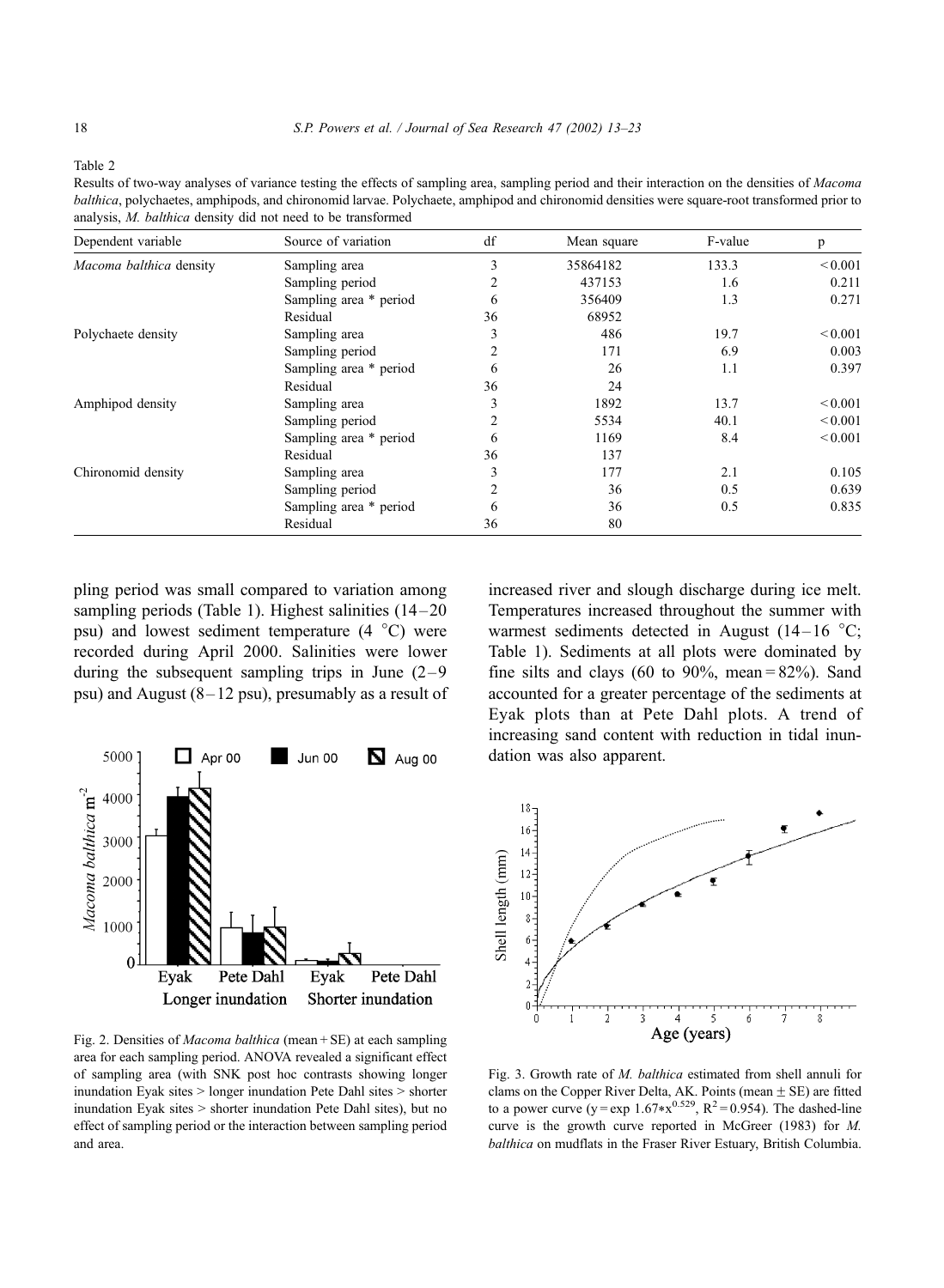Macoma balthica was the dominant infaunal organism (in number and biomass) found on the delta. None of the regressions between sediment properties and M. balthica densities of each plot was significant ( $p$  > 0.16;  $R^2$  < 0.14 for all regressions). The two-way ANOVA for densities of M. balthica revealed a significant effect of sampling area  $(p < 0.001)$ , but no effect of sampling period  $(p = 0.211)$  or the interaction between sampling period and area ( $p = 0.271$ ; Table 2). All sampling areas differed significantly from each other with respect to *M. balthica* densities ( $p < 0.05$  for all SNK tests). Eyak longer inundation plots had the highest densities of *M. balthica* (mean  $\pm$  1 SE = 3709  $\pm$  205 m<sup>-2</sup>), followed by Pete Dahl longer inundation plots  $(831 \pm 218 \text{ m}^{-2})$ , Eyak shorter inundation plots  $(151 \pm 70 \text{ m}^{-2})$ , and Pete Dahl shorter inundation plots  $(0.71 \pm 0.71 \text{ m}^{-2}, \text{Fig. 2}).$ 

The best prediction (based on  $R^2$  values from a series of curves) for growth rate of M. balthica on the Copper River Delta was provided by a power curve (Fig. 3,  $R^2$  = 0.954). Average size of clams at the end of 1 y of growth was 5.86 mm  $\pm$  0.09 (1 SE). Clams appeared to grow at a rate of 1.4 to 1.9 mm  $y^{-1}$  after year 1. The oldest M. balthica collected was 8 y old.

Benthic invertebrates other than M. balthica showed a distinct pattern of increasing abundance from April to August. Significant effects of sampling period and sampling area were detected for polychaetes and amphipods in the ANOVAs ( $p < 0.01$ , Table 2), but not for chironomid larvae. Polychaete density was highest at longer inundation Eyak plots, followed by longer inundation Pete Dahl plots (Fig. 4). Density of polychaetes was higher in August ( $p < 0.05$  for SNK tests of August vs. April and August vs. June) than densities in April and June, which did not differ  $(p > 0.05$  for SNK test). One species, the phyllodocid polychaete Eteone longa, accounted for the majority ( $\sim$  90%) of polychaetes in the study plots. The interaction for sampling period and sampling area was significant only for amphipods  $(p<0.01)$ . Amphipods were present in high densities at only longer inundation plots in the August sampling (Fig. 4). The corophid amphipod Corophium salmonis accounted for 80 –90% of all amphipods. Though not significantly different from other areas used in the ANOVA, shorter inundation plots at Pete Dahl were the only plots that had high densities of chironomid larvae. Chironomid densities were extremely low at all other plots. This pattern appeared to intensify as the



Fig. 4. Densities of polychaetes, amphipods, and chironomids (back transformed mean  $+$  SE) at each sampling area for each sampling period. ANOVA revealed a significant effect of sampling area and sampling period for polychaetes and amphipods, a significant interaction between the two effects for amphipods, but no effect of sampling area, sampling period, or their interaction for chironomids.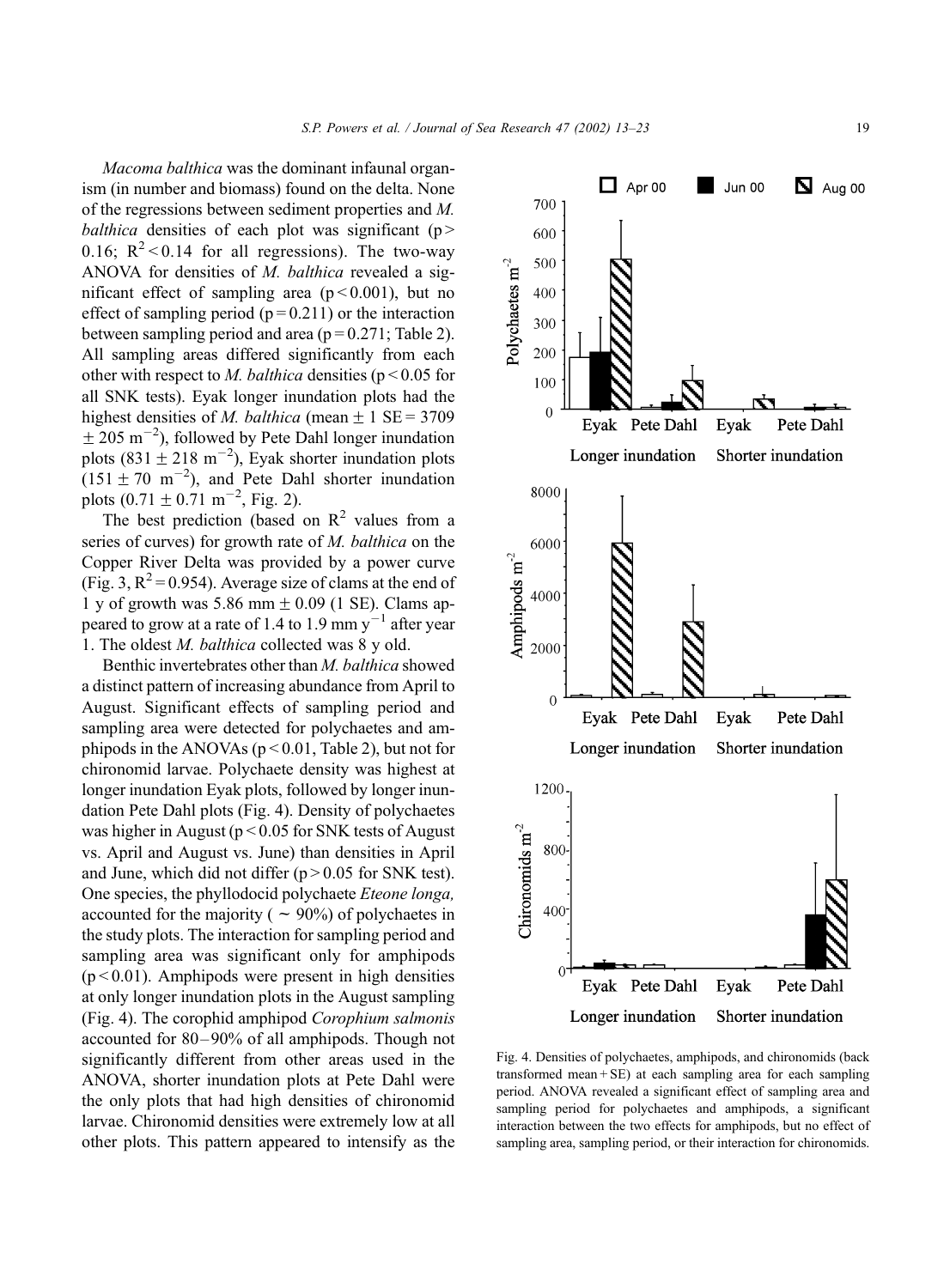summer season progressed (Fig. 4). As was the case for M. balthica, none of the regressions between sediment parameters and August densities of polychaetes, amphipods, or chironomids were significant (all p values  $>0.15$ ).

# 4. Discussion

The vast expanses of intertidal flats within the Copper River Delta system support a dense assemblage of infaunal invertebrates with low species diversity. Three species, the tellinid bivalve Macoma balthica, the corophid amphipod, Corophium salmonis, and the phyllodocid polychaete Eteone longa, accounted for over 95% of the individuals identified on the mudflat. The numerical and biomass dominance of M. balthica in the silt-clay sediments of the delta's tidal flats is characteristic of many brackish water tidal flats at higher latitudes (e.g., Segerstråle, 1962; Gilbert, 1973). Densities of M. balthica found at the longer inundation, Eyak plots ( $\sim 4000 \text{ m}^{-2}$ ) are similar to those reported by Myren and Pella (1977) in their study of tidal flats near Port Valdez, Alaska, but substantially higher than those reported for the Fraser River Estuary, British Columbia ( $\sim 1800 \text{ m}^{-2}$ ) by McGreer (1983). Geographic comparisons for the densities of polychaetes and amphipods are difficult because of the lack of published findings on these taxa from similar habitats in the region. Polychaete abundances were low, ranging from 0 in the April sampling period to less than 700  $\mathrm{m}^{-2}$  in August. Amphipod abundances were also low in the April and June sampling periods; however, abundance did increase markedly by the late August sampling  $(6000 \text{ m}^{-2})$ .

Tidal inundation appeared to be the best correlate for spatial patterns of benthic invertebrate abundance, whereas sediment grain size and sediment organic content failed to predict spatial variability in benthic invertebrates. The four sampling areas differed primarily with respect to tidal inundation and not sediment grain size: all plots were within the silt/clay bottom type. Longer inundation Eyak plots, which had the highest submergence time of all plots, had the highest densities of M. balthica (Fig. 2), polychaetes, and amphipods (Fig. 4). Longer inundation Pete Dahl plots had the second highest submergence time and densities of M. balthica, polychaetes and amphipods. The

shorter inundation plots at both Eyak and Pete Dahl had few polychaetes or amphipods. Although much lower than either set of longer inundation plots, densities of M. balthica were higher at the shorter inundation Eyak plots than those at the shorter inundation plots at Pete Dahl. Similar findings of increased abundance of M. balthica as inundation time increases have been reported by Myren and Pella (1977) and others (see citations in Myren and Pella, 1977). The overall pattern of highest species density at intermediate tidal levels and sediment composition has also been documented by Beukema (1976, 1988, this issue) and Beukema and Cadée (1997) in their studies of tidal flats in the Dutch Wadden Sea and probably represent a generic pattern for temperate and subarctic tidal flats. Chironomid larvae were the only taxa in our study that showed the opposite trend with respect to tidal inundation, i.e. high densities only at the shorter inundation plots (Fig. 4).

Temporal changes in the benthic community appeared to correlate best with changes in sediment temperature. Sediment temperature increased from April to August, as did densities of polychaetes and amphipods at the longer inundation plots. Sediment temperature increased presumably in relation to ambient air temperatures. Salinity decreased from April to June at all plots and then increased slightly from June to August at Pete Dahl plots and remained unchanged at Eyak Plots (Table 1). Changes in salinity are most likely a function of increased freshwater inputs from the Copper, Eyak, and Sheridan Rivers. Amphipod and polychaete abundances may have also increased in response to increases in epibenthic algae. Between the June and August sampling periods we noted the appearance of epibenthic algae, primarily Enteromorpha sp., on the mudlats. This species would provide both a substrate and a food source for amphipods and polychaetes. The increase in the abundance of algae may also be a function of increased temperatures.

Growth and longevity of M. balthica on the Copper River Delta are similar to other higher latitude populations of this bivalve. The age-length curve illustrated in Fig. 3 is similar to those that Gilbert (1973) presents for populations in the Gulf of Finland, which is located at the same latitude as the Copper River Delta  $(60^{\circ}$  N). McGreer's (1983) study in the Fraser River, British Columbia, (dashed line on Fig. 3) found substantially higher growth rates than we report here. According to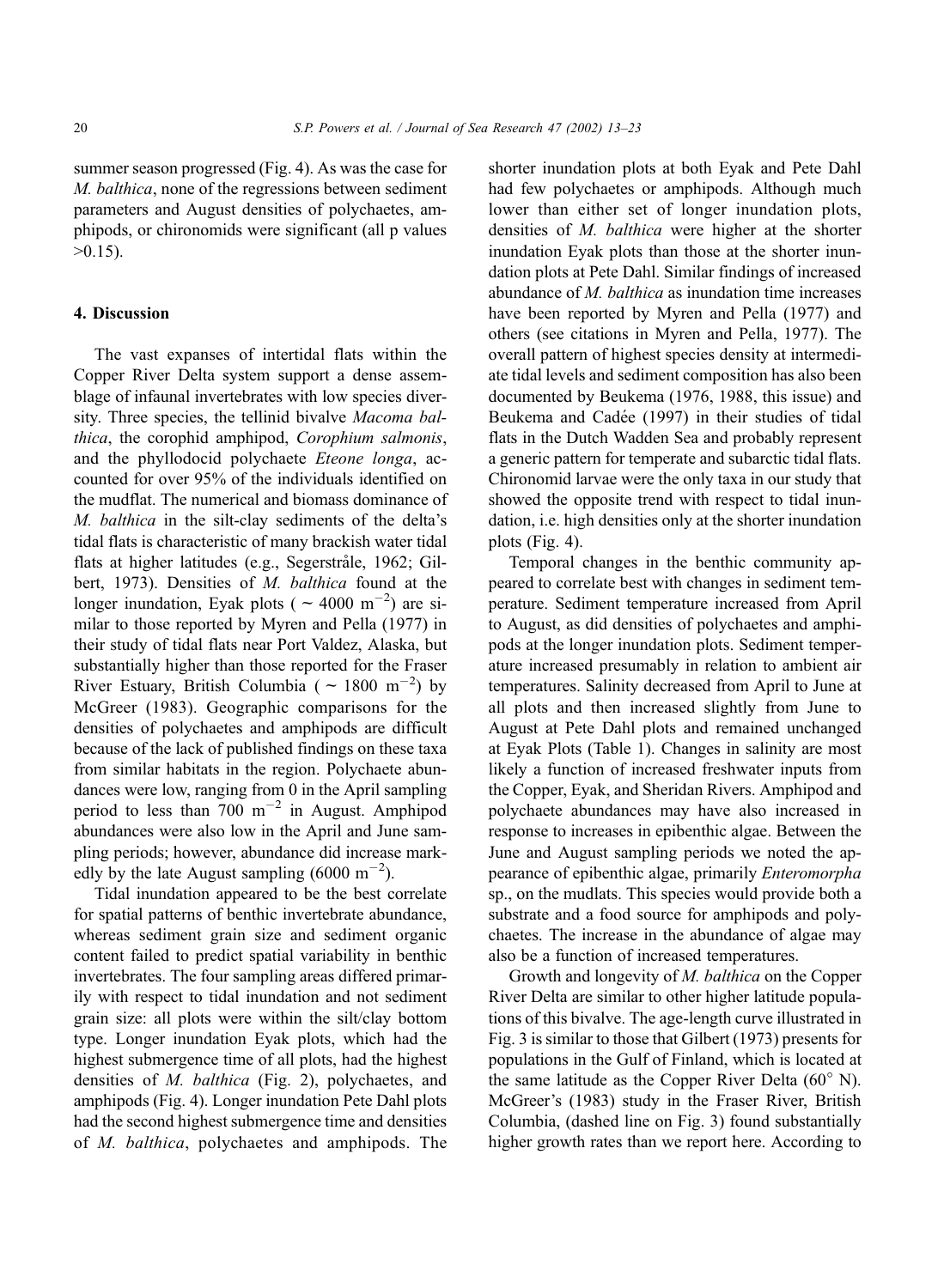McGreer's (1983) data, the length of a clam at 3 y would be approximately 15 mm, whereas in our study a clam of this same age would only be 10 mm in length. Clam longevity also differed between our results for the Copper River Delta and those reported by McGreer (1983) for the Fraser River Delta: the oldest clam found in our study was 8 y compared to 5 y in McGreer's study. Both patterns, decreased growth and increased longevity, agree with Gilbert's (1973) predictions that the more northern populations of  $M$ . balthica, which experience relatively lower temperatures and shorter growing seasons, should have reduced growth and increased longevity. Similar results, decreased growth and increased longevity with increasing latitude, have been reported for other intertidal bivalves from the West Coast of North America, e.g., Mya arenaria (Feder and Paul, 1974), Mytilus californianus (Dehnel, 1956), and Protothaca staminea (Paul and Feder, 1973).

M. balthica is sensitive to the presence of oil (Shaw et al., 1976, 1986), and is particularly susceptible to bioaccumulation of petroleum hydrocarbons (Broman and Ganning, 1986; Mageau et al., 1987). A major oil spill originating from either the Trans Alaska pipeline or from the Gulf of Alaska shipping lanes could result in significant oiling of the Copper River Delta's mudflats. The acute, chronic and indirect effects of oiling on Macoma could impact the food web of the delta, which could expand to larger geographic areas because of the importance of the delta to migratory species. For Pacific Flyway shorebirds, the Copper River Delta and the adjoining Bering River Delta together comprise one of the few sizeable coastal wetlands available as a stopover between the Fraser River Delta (southern British Columbia) and their western Alaskan breeding grounds (Senner et al., 1989). Shorebirds are directly vulnerable to oil both through oiling of feathers and the transfer of hydrocarbons through the food chain (see Martin, 1994, for a review). Oiled plumage can cause direct mortality or impaired physiological condition of adults through loss of insulation and subsequent hypothermia (Hartung, 1967; Vermeer and Vermeer, 1975) and altered foraging and preening behaviour (Burger, 1997). Shorebirds also can ingest oil by preening or by consuming contaminated foods. Bivalves such as M. balthica are a staple for many shorebirds, including the Western Sandpipers and Dunlin, the most numerous shorebirds stopping over on the Copper River Delta.

Ingestion of oil even at sublethal doses can lead to altered endocrine function (Holmes et al., 1978). Thus, the loss or degradation of key staging areas such as the Copper River Delta through development or catastrophic events such as oil spills could severely affect reproductive success and survival of shorebirds unable to shift to alternative feeding areas (Myers, 1983; Senner and Howe, 1984).

Continued monitoring of the benthic invertebrate populations with the goal to better understand and ultimately predict temporal and spatial patterns of invertebrate abundance is critical to assessing the resilience of this community to major disturbance events. Equally important is the need to better understand and quantify trophic linkages from the benthic invertebrate community. The Copper River Delta supports a huge abundance of migratory shorebirds and salmonids; however, its importance for resident species such as the dungeness crab is largely unknown. Whereas benthic communities and their predators at more temperate latitudes may show rapid ( $\sim 1$  y) recovery from large-scale disturbances (e.g. Powers et al., in review), the effect of similar disturbances at more northern latitudes may require substantially longer recovery times because of the slow growth rates and longevity of the dominant taxa of the system.

# Acknowledgements

We thank Erika Clesceri for her help with field collections and Melissa Williams, Christina Talent, and Kevan Gregalis for assistance with processing the benthic invertebrate and sediment samples. We also thank John Tucker, Wilderness Helicopters, Cordova, AK, who was instrumental in the successful execution of the field component of the project. Support for the project was provided by a grant from the Prince William Sound Oil Spill Recovery Institute (OSRI) to MAB and CHP and an OSRI post-doctoral fellowship to SPP.

#### References

Allen, J.R., Doane-Irving, R., Patrick, E.V., 1996. Survey of Cordova based fishermen regarding observations on current flow in the vicinity of the Copper River Delta Flats. Appendix B in An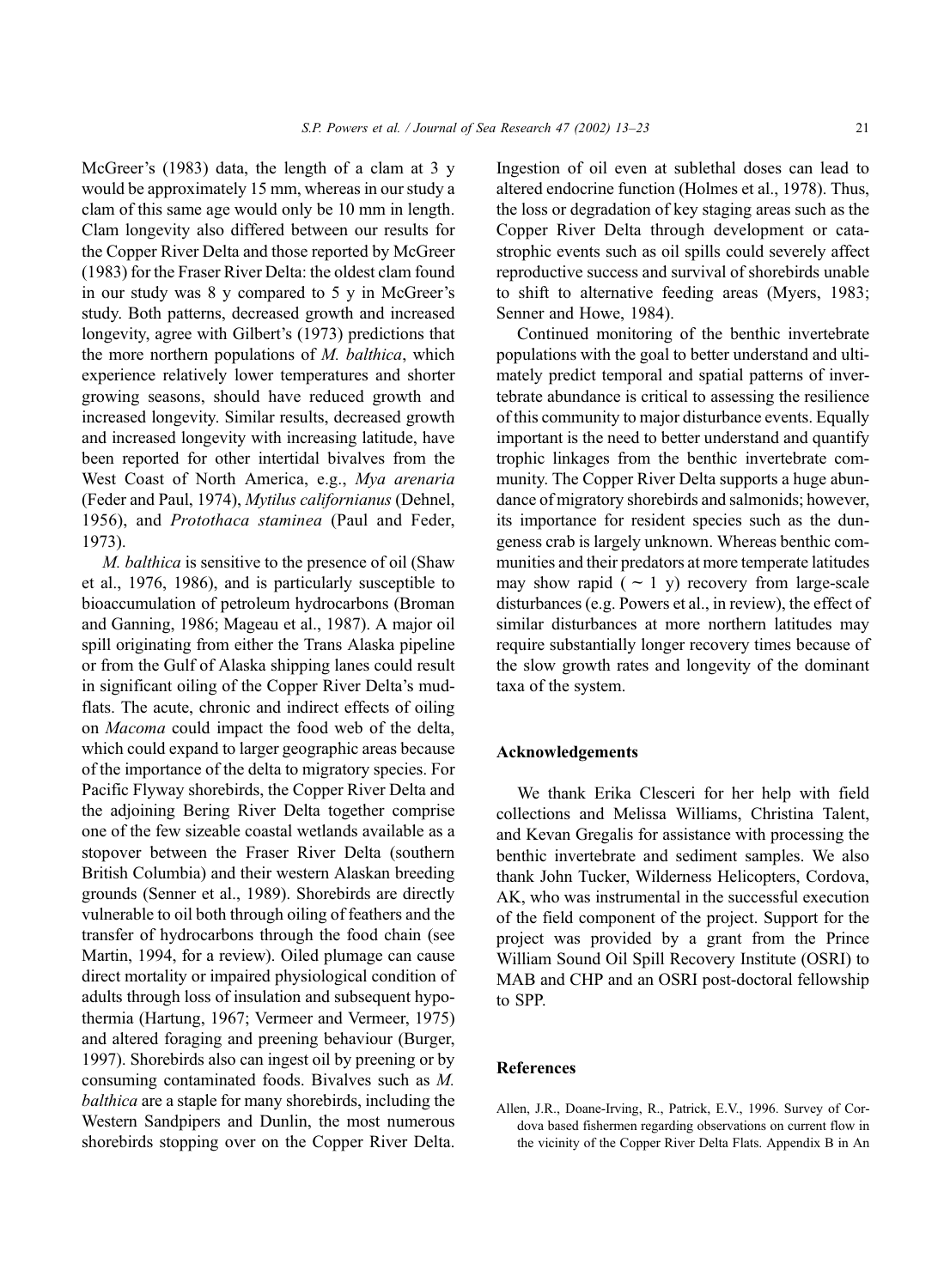Assessment of the Likelihood for Transport of Spilled Oil from Prince William Sound to the Copper River Delta and Flats. Owens Coastal Consultants, Bainbridge Island, WA.

- Beukema, J.J., 1976. Biomass and species richness of the macrobenthic animals living on the tidal flats of the Dutch Wadden Sea. Neth. J. Sea Res. 10, 236-261.
- Beukema, J.J., 1988. An evaluation of the ABC-method (abundance/biomass comparison) as applied to macrozoobenthic communities living on tidal flats in the Dutch Wadden Sea. Mar. Biol. 99, 425 – 433.
- Beukema, J.J., 2002. Expected changes in the benthic fauna of Wadden Sea tidal flats as a result of sea-level rise or bottom subsidence. J. Sea Res. 47, this issue.
- Beukema, J.J., Cadée, G.C., 1997. Local differences in macrozoobenthic responses to enhanced food supply caused by mild eutrophication in a Wadden Sea area: food is only locally limiting. Limnol. Oceanogr. 42, 1424 – 1435.
- Bishop, M.A., Meyers, P.M., McNelly, P.F., 2000. A method to estimate migrant shorebird numbers on the Copper River Delta, Alaska. J. Field Ornithol. 71, 627 – 637.
- Brabets, T.P., 1997. Geomorphology of the lower Copper River, Alaska. US Geological Survey Professional Paper 1581.
- Broman, D., Ganning, B., 1986. Uptake and release of petroleum hydrocarbons by two brackish water bivalves, Mytilus edulis (L.) and *Macoma balthica* (L.). Ophelia  $25$ ,  $49-57$ .
- Burger, J., 1997. Effects of oiling on feeding behavior of sanderlings and semipalmated plovers in New Jersey. Condor, 290 – 298.
- Carver, R.E., 1970. Procedures in Sedimentary Petrology. Wiley-Interscience, Wiley and Sons, New York, 311 pp.
- Christensen, H.H., Mastrantonio, L., Gordon, J.C., Bormann, B.T., 2000. Alaska's Copper River: humankind in a changing world. Gen. Tech. Rep. PNW-GTR-480. Portland, OR: US Dept. of Agriculture, Forest Service, Pacific Northwest Research Station, 20 pp.
- Day, R.W., Quinn, J.P., 1989. Comparisons of treatments after an analysis of variance. Ecol. Monogr. 59, 433 – 463.
- Dehnel, P.A., 1956. Growth rates in latitudinally and vertically separated populations of Mytilus californianus. Biol. Bull. 110,  $43 - 53$ .
- Feder, H.M., Paul, A.J., 1974. Age and size-weight relationships of the soft-shell clam, Mya arenaria, in Prince William Sound. Alaska. Proc. Natl. Shellfish. Assoc. 64, 45 – 52.
- Gilbert, M.A., 1973. Growth rate, longevity and maximum size of Macoma balthica (L.). Biol. Bull. 145, 119-126.
- Hartung, R., 1967. Energy metabolism in oil-covered ducks. J. Wildl. Manag. 31, 798-804.
- Holmes, W.N., Cavanagh, K.P., Cronshaw, J., 1978. The effects of ingested petroleum on oviposition and some aspects of reproduction in experimental colonies of mallard ducks (Anas platyrhynchos). J. Reprod. Fert. 54, 335 – 347.
- Mageau, C., Engelhardt, F.R., Gilfillan, E.S., Boehm, P.D., 1987. Effects of short-term exposure to dispersed oil in arctic invertebrates. Arctic 40, 162 – 171.
- Martin, P.D., 1994. Effects of the Exxon Valdez oil spill on migrant shorebirds using rocky intertidal habitat of Prince William Sound, Alaska, during spring 1989. Bird Study No. 12, Final

Report, Exxon Valdez Oil Spill State and Federal Natural Resources Damage Assessment, US Fish and Wildlife Service, Anchorage, AK.

- McGreer, E.R., 1983. Growth and reproduction of Macoma balthica (L.) on a mud flat in the Fraser River estuary, Alaska. Can. J. Zool. 61, 887-894.
- Myers, J.P., 1983. Conservation of migrating shorebirds: staging areas, geographic bottlenecks, and regional movements. Am. Birds 37, 23 – 25.
- Myren, R.T., Pella, J.J., 1977. Natural variability in distribution of an intertidal population of Macoma balthica subject to potential oil pollution at Port Valdez, Alaska. Mar. Biol. 41, 371 – 382.
- Paul, A.J., Feder, H.M., 1973. Growth, recruitment, and distribution of the littleneck clam, Protothaca staminea, in Galeba Bay, Prince William Sound, Alaska. Fish. Bull. 71, 665-677.
- Peterson, C.H., 2001. The ''Exxon Valdez'' oil spill in Alaska: acute, indirect, and chronic effects on the ecosystem. Adv. Mar. Biol. 39, 1-103.
- Plafker, G., 1990. Regional vertical tectonic displacement of shorelines in south-central Alaska during and between great earthquakes. Northwest Sci. 64, 250-258.
- Powers, S.P., Peterson, C.H., Christian, R., Sullivan, E., Powers, M.J., Johnson, G., 2002. Linking water quality to fisheries sustainability: the effect of eutrophication on seafloor habitat and prey resources of demersal fish. Ecol. Appl. In Review.
- Quammen, M.L., 1984. Predation by shorebirds, fish, and crabs on invertebrates in intertidal mudflats: an experimental test. Ecology 65, 529 – 537.
- Recher, H.F., 1966. Some aspects of the ecology of migrating shorebirds. Ecology 47, 393-407.
- Searby, H.W., 1969. Coastal weather and marine data summary for Gulf of Alaska, Cape Spencer westward to Kodiak Island. ESSA Tech. Memo. EDSTM 8. Silver Spring, MD: US Dept. of Commerce.
- Segerstråle, S.G., 1962. Investigations on Baltic populations of the bivalve Macoma balthica (L.). II. What are the reasons for periodic failure of recruitment and scarcity of Macoma in deeper waters of the inner Baltic? Commentat. Biol. Soc. Sci. Fenn. 24,  $1 - 26$
- Senner, S.E., Howe, M.A., 1984. Conservation of neararctic shorebirds. In: Burger, J., Olla, B.L. (Eds.), Behavior of Marine Animals. Shorebirds: Breeding Behavior and Populations, vol. 5. Plenum, New York, pp. 379–421.
- Senner, S.E., Norton, D.W., West, G.C., 1989. Feeding ecology of Western Sandpipers, Calidris mauri, and dunlins, C. alpina, during spring migration at Hartney Bay, Alaska. Can. Field Nat. 103, 372-379.
- Shaw, D.G., Paul, A.J., Cheek, L.M., Feder, H.M., 1976. Macoma balthica: an indicator of oil pollution. Mar. Pollut. Bull. 7, 29 – 31.
- Shaw, D.G., Hogan, T.E., McIntosh, D.J., 1986. Hydrocarbons in the bivalve mollusks of Port Valdez, Alaska: consequences of five years' permitted discharge. Est. Coast. Shelf Sci. 23, 863 – 872.
- Sutherland, T.P., Shepherd, P.C., Elmer, R.W., 2000. Predation on meiofaunal and macrofaunal invertebrates by western sandpipers (Calidris mauri): evidence for dual foraging modes. Mar. Biol. 137, 983 – 993.